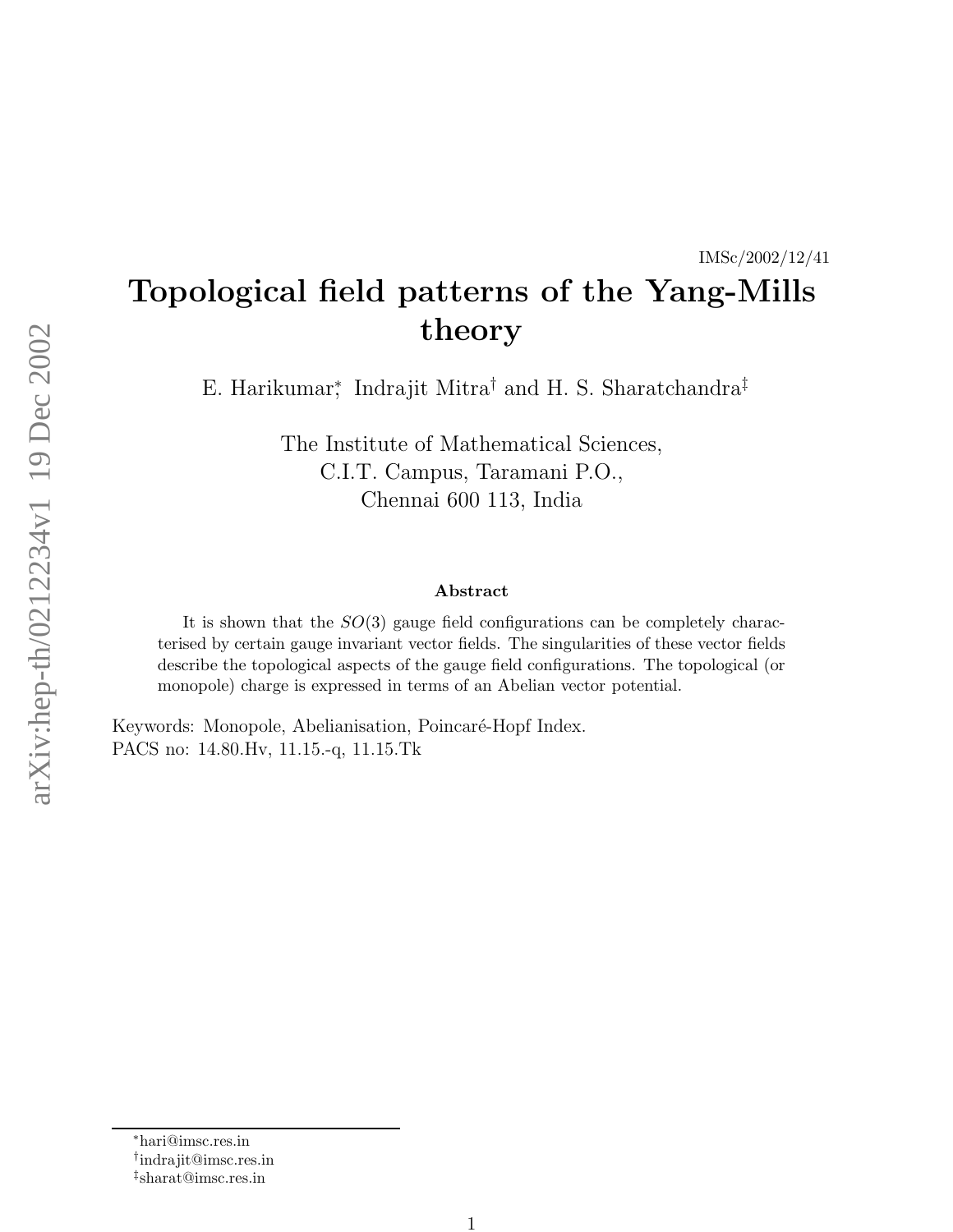## 1 Introduction

In this letter we develop a formalism to describe generic topological field patterns of the Yang-Mills theory. This is done using certain gauge invariant special directions (actually orthonormal frames) [1] provided by the non-Abelian magnetic fields. These are the analogues of the Ricci principal directions [1] in general relativity. The singularities of these frames locate the topological aspects. We illustrate this explicitly in the case of the 't Hooft-Polyakov monopole [2]. This formalism provides a characterisation of the 't Hooft-Polyakov monopole using only the gauge fields, even in the interior. The framework is in the spirit of the Abelian projection procedure of 't Hooft [3]. The procedure has some connection with Ref. [4], but our emphasis is to use only the gauge fields and not the Higgs.

The topological character of the 't Hooft-Polyakov monopole [2] is mainly described by the behaviour of the Higgs field  $\phi^a(x)$ ,  $a = 1, 2, 3$ , at spatial infinity:  $\phi^a(x) \sim x^a/r$  for large  $r (= \sqrt{x^a x^a})$ . It has been recognized from the beginning [5] that such a behaviour of the Higgs field requires it to be zero at some point  $x_0$  in the interior which may be identified with the 'centre' of the 't Hooft-Polyakov monopole. Using the Higgs field, we can construct the Poincaré -Hopf current [5]

$$
k_i = \frac{1}{2} \epsilon_{ijk} \epsilon_{abc} \hat{\phi}^a \partial_j \hat{\phi}^b \partial_k \hat{\phi}^c \tag{1.1}
$$

where  $\hat{\phi}^a = \phi^a / (\phi^b \phi^b)^{1/2}$  is the normalized Higgs field. This is divergenceless except at the centre  $x_0$  where  $\hat{\phi}^a$  is undefined:

$$
\partial_i k_i(x) = 4\pi \delta^{(3)}(x - x_0). \tag{1.2}
$$

The monopole charge is thereby related to the topological charge,

$$
M = \frac{1}{4\pi} \int d^3x \, \partial_i k_i(x)
$$
  
= 
$$
\frac{1}{4\pi} \oint_S dS^i k_i(x),
$$
 (1.3)

where the surface integration can be carried over any surface  $S$  enclosing the centre. This counts the number of times the normalized Higgs field covers the unit sphere in the isospace when we cover the surface  $S$  once. In this way the Poincare-Hopf index of the isolated zero of the Higgs field gives the topological character of the 't Hooft-Polyakov monopole.

The 't Hooft-Polyakov monopole may also be described by gauge field using the 't Hooft Abelian magnetic field [2]

$$
b_i = \hat{\phi}^a B_i^a + \frac{1}{2} \epsilon_{ijk} \epsilon_{abc} \hat{\phi}^a D_j \hat{\phi}^b D_k \hat{\phi}^c
$$
 (1.4)

where  $B_i^a = \epsilon_{ijk} (\partial_j A_k^a - \frac{1}{2})$  $\frac{1}{2}\epsilon_{abc}A_j^bA_k^c$ ) is the non-Abelian magnetic field and  $D_i\hat{\phi}^a = \partial_i\hat{\phi}^a$  $\epsilon_{abc} A_i^b \hat{\phi}^c$  is the covariant derivative of the (normalized) Higgs field. We have

$$
b_i = \epsilon_{ijk}\partial_j a_k + k_i,\tag{1.5}
$$

where  $a_i = \hat{\phi}^a A_i^a$ . The magnetic charge  $\partial_i b_i$  comes entirely from the topological charge defined above:  $\partial_i b_i(x) = 4\pi \delta^{(3)}(x - x_0)$ .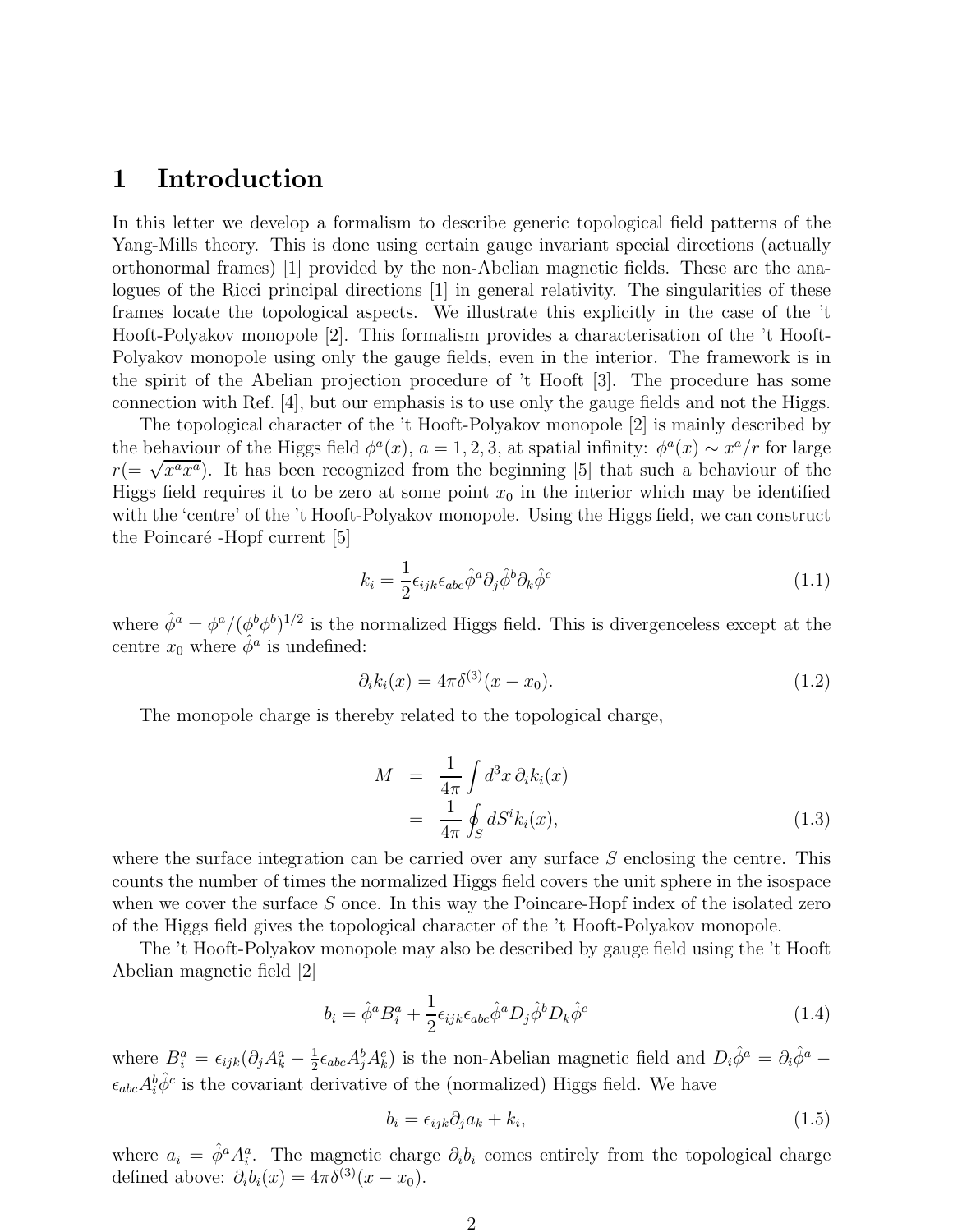### 2 Topological characterisation using only gauge fields

It is to be noted that the above characterisation using the non-Abelian gauge potential, necessarily uses the Higgs field also. In the asymptotic region,  $r \to \infty$ , generalised Stokes' theorem can be used to characterise the monopole using only the non-Abelian gauge field [6, 7]. But this approach does not work in the interior region. A topological characterisation of monopole using only gauge field everywhere including the interior has been realised recently [1].

A gauge invariant characterisation of monopole using only the non-Abelian gauge field is as follows: Consider a  $3 \times 3$ , real, symmetric matrix

$$
S_{ij}(x) = B_i^a(x)B_j^a(x)
$$
\n(2.1)

which is gauge invariant. Consider the eigenvalue equation

$$
S_{ij}(x)\zeta_j^A(x) = \lambda^A(x)\zeta_i^A(x), \quad A = 1, 2, 3. \tag{2.2}
$$

Here there is no summation over A. Since  $S_{ij}$  is symmetric, the normalised eigenvectors  $\zeta_i^A(x)$  provide an orthonormal frame at each x, i.e.,

$$
\zeta_i^A(x)\zeta_i^B(x) = \delta^{AB}.\tag{2.3}
$$

This frame is invariant under the local gauge transformations. The topological aspects of the monopole configuration can be related to the singularities of these three vector fields  $\zeta_i^A(x)$ ,  $A = 1, 2, 3$ . To be specific, one of these, say  $\zeta_i^1$ , will appear to be diverging from the centre of the monopole. Thus here we have three orthonormal vectors to characterise the topological aspects completely in contrast with one unit vector used in the Faddeev-Niemi ansatz [8].

It is to be noted that the set  $\lambda^A(x)$  and  $\zeta^A_i(x)$  together provide the complete gauge invariant information about the non-Abelian gauge potential  $A_i^a$ . Clearly  $A_i^a$  (or  $B_i^a$ ) have nine degrees of freedom at each  $x$ , of which three are gauge degrees. The six gauge invariant degrees can be now described by the three fields  $\lambda^{A}(x)$  and the  $3 \times 3$  orthogonal matrix  $(\zeta(x))_{iA} = \zeta_i^A(x)$  (this matrix has three degrees of freedom, e.g., the Euler angles).

Instead of using the eigenvectors of  $S_{ij}$  which is quadratic in non-Abelian magnetic field, we may construct the frame  $\zeta_i^A$  as follows. The  $3 \times 3$  matrix  $(B)_{ia} = B_i^a$  can be made symmetric at each  $x$  by an appropriate local gauge transformation. This is because any real matrix can be expressed as  $B_i^a = (\mathcal{S}O)_{ia}$ , where  $\mathcal{S}$  is a real symmetric matrix (not to be confused with  $S_{ij}$  and O is an orthogonal matrix. Here, O can be removed by the local gauge transformation  $B_i^a \to O_{ab} B_i^b$ . In this special gauge,  $S_{ij} = (B^2)_{ij}$ , and so  $\zeta$ 's are the eigenfunctions of  $B_i^a$ .

Yet another way of constructing the frames  $\zeta_i^A$  is as follows. By an appropriate local gauge transformation, we may make the three columns of the matrix  $B_i^a$  mutually orthogonal (but not normalised). After normalisation, these columns give the frames  $\zeta_i^A$ . The reason is that any  $B_i^a = (O_1^T \Lambda O_2)_{ia}$ , where  $O_1$  and  $O_2$  are orthogonal matrices and  $\Lambda$  is a diagonal matrix. By gauging away  $O_2$ , we get  $B_i^a = (O_1^T \Lambda)_{ia}$  (which has mutually orthogonal columns). Substitution into (2.1) then shows that  $O_1SO_1^T$  is diagonal, implying  $(O_1^T)_{iA} = \zeta_i^A$ . By normalizing the columns of  $O_1^T \Lambda$ , one obtains precisely this matrix  $O_1^T$ .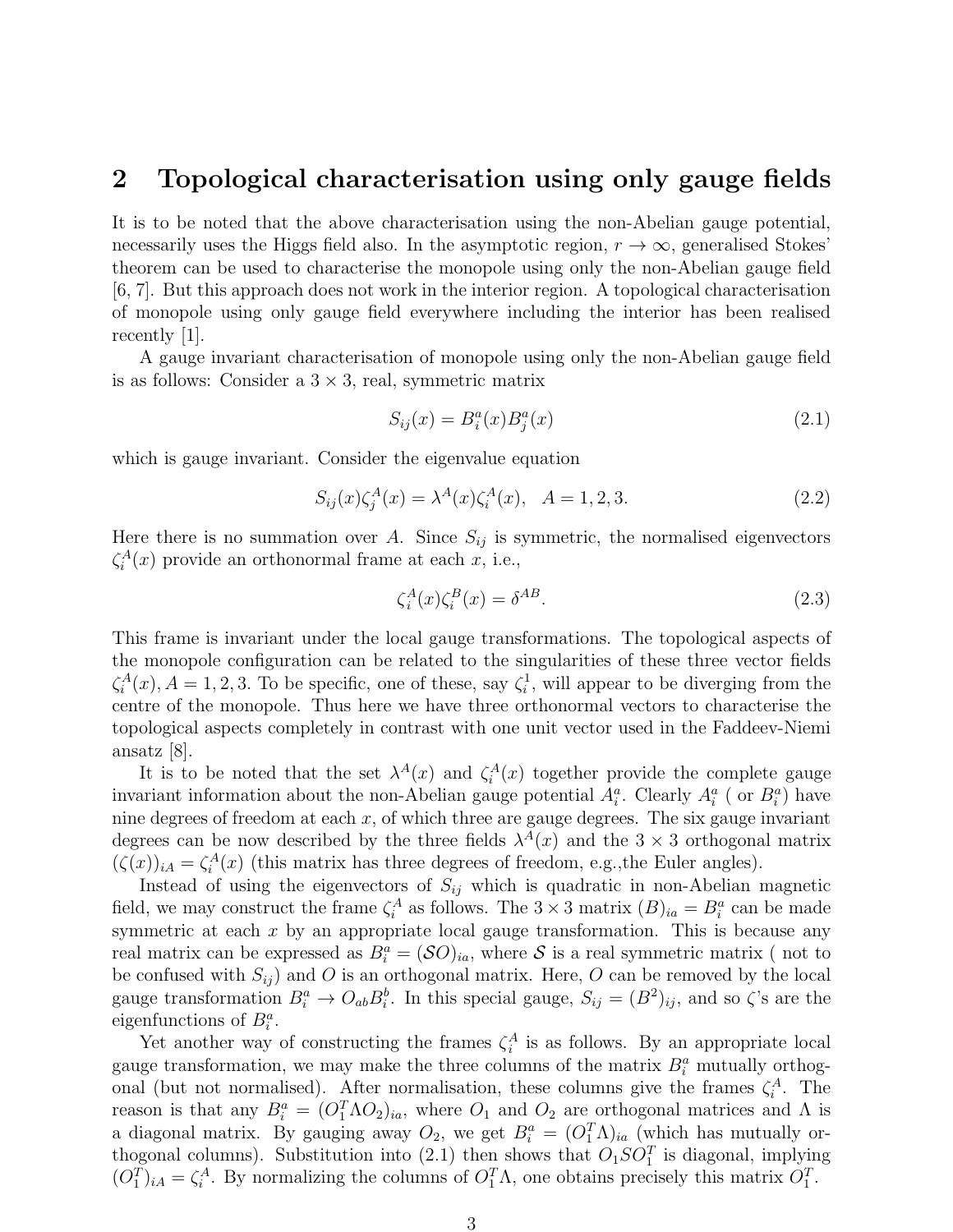For the subsequent analysis, we find it more useful to consider the symmetric tensor

$$
S^{ab}(x) = B_i^a(x)B_i^b(x), \qquad (2.4)
$$

which is gauge covariant, instead of the gauge invariant tensor  $S_{ij}$ , and the normalised eigenfunctions  $\xi_a^A$ :

$$
S^{ab}(x)\xi_b^A(x) = \lambda^A(x)\xi_a^A(x), \quad A = 1, 2, 3. \tag{2.5}
$$

It can readily checked that the eigenvalues are indeed the same for both the tensors, while the eigenfunctions are related:  $B_i^a \xi_a^A$  is same as  $\zeta_i^A$  up to a normalisation. (For Yang-Mills field configurations, generically the  $3 \times 3$  matrix  $B_i^a(x)$  is invertible [9].)

For each of  $A = 1, 2$  and 3,  $\xi_a^A$  which is constructed from the non-Abelian gauge field, provides an isotriplet scalar, like the (normalised) Higgs field of the 't Hooft-Polyakov monopole. We will use these Higgs like fields to characterise the topological aspects of the non-Abelian gauge fields. We first illustrate this for 't Hooft-Polyakov monopole for which  $S^{ab}$  has the general form

$$
S^{ab} = \alpha(r)\delta^{ab} + \beta(r)x^a x^b \tag{2.6}
$$

where  $\alpha$  and  $\beta$  are functions of only the radial distance r. One of the eigenvectors is the radial vector,  $\xi_a^1 = x^a/r$ . The other two can be chosen to be any linearly independent combination of the basis vectors  $\hat{\theta}$  and  $\hat{\phi}$  of the spherical coordinate system, and these two are degenerate eigenfunctions of  $S^{ab}$ . This double degeneracy is a consequence of the spherical symmetry of the 't Hooft-Polyakov monopole solution.

It is important to note that the singularities in the eigenvector fields appear only at points where the eigenvalues become degenerate (because only at those points, the direction of an eigenvector can be indeterminate) [3]. For example, in the case of 't Hooft-Polyakov monopole, the eigenvalues are triply degenerate at the origin. Such a property is necessary because the entries of the matrix  $B_i^a$  or  $S^{ab}$  are themselves not singular at the origin. This provides a way to define centres of the monopoles (and other topological objects) for an arbitrary Yang-Mills field configuration.

## 3 Abelian vector potential for Poincaré - Hopf current

The eigenvector  $\xi_a^1$  has unit topological charge at the origin. We construct the Poincaré -Hopf current for each of the three vectors  $\xi_a^A$ :

$$
k_i^A = \frac{1}{2} \epsilon_{ijk} \epsilon^{abc} \xi_a^A \partial_j \xi_b^A \partial_k \xi_c^A, \qquad (3.1)
$$

where there is no summation over A. Since  $\partial_i k_i^A = 0$  (except perhaps for Dirac delta function contribution due to the singularities of  $\xi_a^A(x)$  we can express  $k_i^A$  as a curl of a vector potential. We now obtain a formal expression for this vector potential. Regarding the orthogonal matrix  $(\xi)_{aA} = \xi_a^A$  as a local gauge transformation, we get the corresponding pure gauge potential as

$$
\omega_i^A = \frac{1}{2} \epsilon^{ABC} \xi_a^B \partial_i \xi_a^C.
$$
\n(3.2)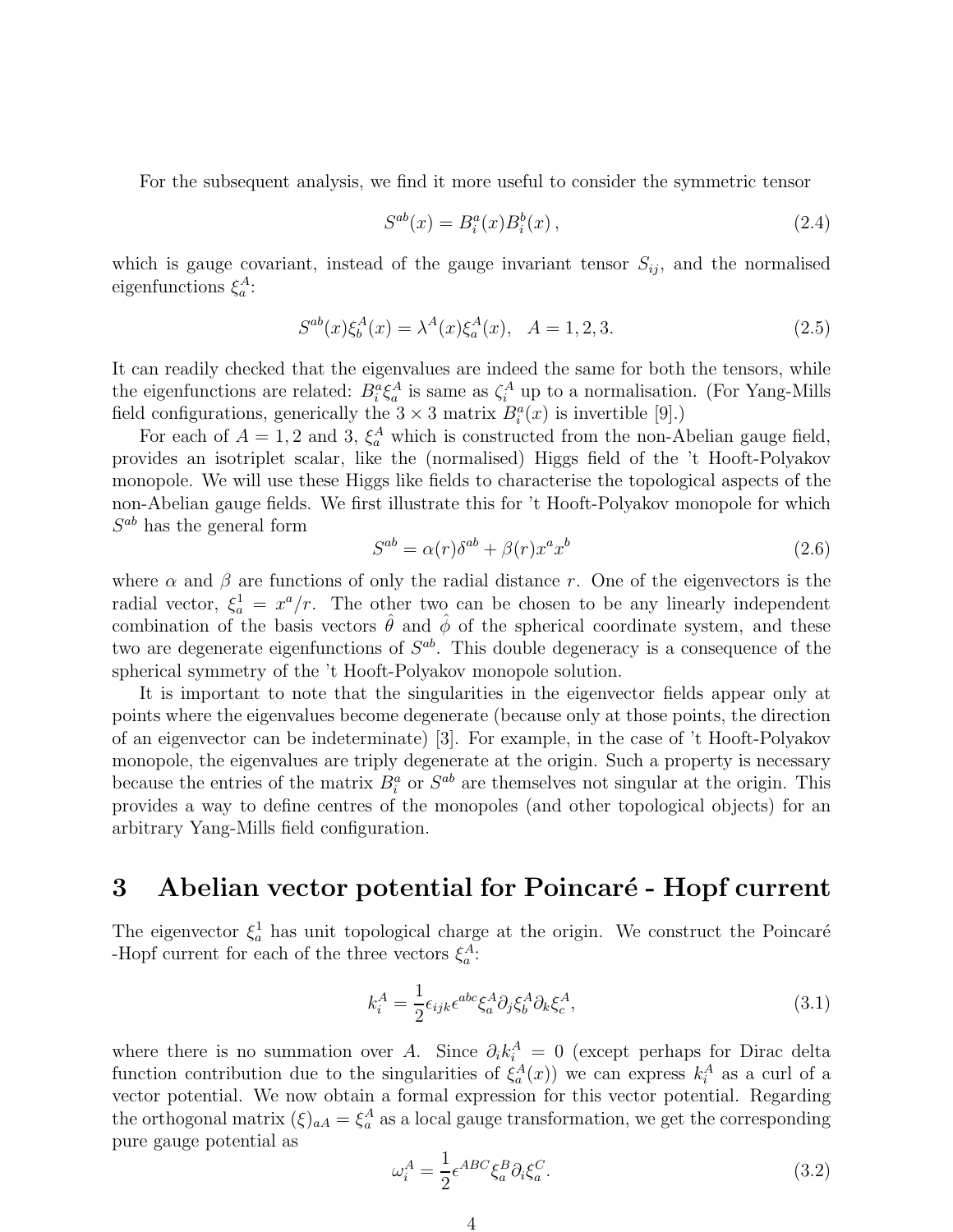Using this  $\omega_i^A$ , we re-express  $k_i^A$  in terms of  $\omega_i^A$  as

$$
k_i^A = \frac{1}{2} \epsilon_{ijk} \epsilon^{ABC} \xi_b^B \xi_c^C \partial_j \xi_b^A \partial_k \xi_c^A \qquad \text{(no summation over A)}
$$
  
= 
$$
\frac{1}{2} \epsilon_{ijk} \epsilon^{ABC} \omega_j^B \omega_k^C,
$$
 (3.3)

where we have used the fact det  $\xi_{aA} = 1$  in the first step and  $\epsilon^{ABC} \epsilon^{ABD} \epsilon^{ACE} = \epsilon^{ADE}$  (no sum over A) in the second. Since  $\omega_i^A$  is a pure gauge, the corresponding non-Abelian magnetic field vanishes, i.e.,

$$
\epsilon_{ijk} \left( \partial_j \omega_k^A - \frac{1}{2} \epsilon^{ABC} \omega_j^B \omega_k^C \right) = 0. \tag{3.4}
$$

This allows us to write  $k_i^A$  as a curl:

$$
k_i^A = \epsilon_{ijk} \partial_j \omega_k^A. \tag{3.5}
$$

When monopole and other topological objects are present, some  $\xi_a^A$  have singularities at the centres. Then, in general,  $\partial_i k_i^A$  will have Dirac delta function singularities. For such a situation (3.5) is to be modified exactly in the same manner as Dirac's construction of the vector potential of a monopole:

$$
k_i^A = \epsilon_{ijk}\partial_j \omega_k^A - \text{Dirac string contributions} \tag{3.6}
$$

In this case,  $\omega_i^A$  is not strictly a pure gauge, and  $(3.4)$  gets modified to

$$
\epsilon_{ijk} \left( \partial_j \omega_k^A - \frac{1}{2} \epsilon^{ABC} \omega_j^B \omega_k^C \right) = \text{ Dirac string contributions .}
$$
 (3.7)

By this procedure, we have succeeded in describing the topological objects of the non-Abelian gauge fields in an Abelian fashion. The topological features are contained in the (ordinary) curl of a vector potential  $(\omega_i^A)$  without requiring the non-linear terms. We will now illustrate these features in the case of 't Hooft-Polyakov monopole.

The Poincaré-Hopf currents  $k_i^A$  for the 't Hooft-Polyakov monopole are as follows. We have already taken  $\xi_a^1 = \hat{x}^a$ . Let us choose  $\xi_a^2 = \hat{\theta}^a$  and  $\xi_a^3 = \hat{\phi}^a$ . On going over to spherical polar coordinates, (3.1) becomes

$$
k_i^A = \hat{x}_i \frac{1}{r^2 \sin \theta} \epsilon^{abc} \xi_a^A \frac{\partial \xi_b^A}{\partial \theta} \frac{\partial \xi_c^A}{\partial \phi}, \qquad (3.8)
$$

from which, for the 't Hooft-Polyakov monopole, we get

$$
k_i^1 = \hat{x}_i \frac{1}{r^2},
$$
  
\n
$$
k_i^2 = \hat{x}_i \frac{\cot \theta}{r^2},
$$
  
\n
$$
k_i^3 = 0.
$$
\n(3.9)

Here we note that  $k_i^1$  is precisely the magnetic field of a Dirac monopole. The flux over any surface enclosing the origin is then given by

$$
\oint dS^i k_i^1 = 4\pi. \tag{3.10}
$$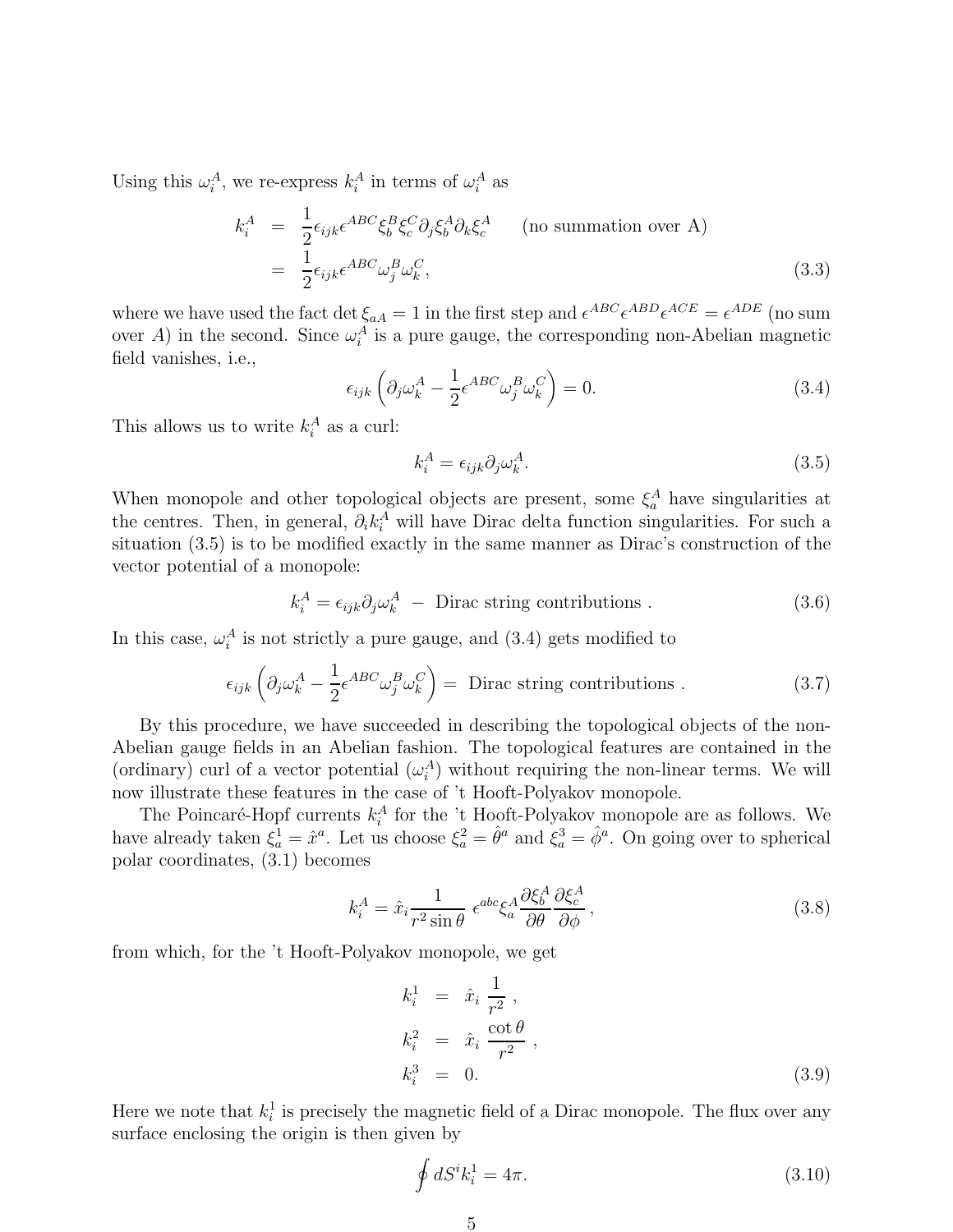Note that the magnetic current corresponding to  $A = 2$ , viz.  $k_i^2$  is also non-zero. However, the corresponding magnetic charge is zero, i.e.,

$$
\oint dS^i k_i^2 = 0. \tag{3.11}
$$

It corresponds to a radial flux from the region  $z < 0$  to the region  $z > 0$ .

Using (3.2), we find the vector potentials  $\omega_i^A$  for the 't Hooft-Polyakov monopole are

$$
\omega_i^1 = -\hat{\phi}_i \frac{\cot \theta}{r}, \qquad (3.12)
$$

$$
\omega_i^2 = \hat{\phi}_i \frac{1}{r}, \qquad \omega_i^3 = -\hat{\theta}_i \frac{1}{r}.
$$
\n(3.13)

The potential  $\omega_i^1$  is to be compared with (appropriately scaled, viz.  $A \to eA$ ) Dirac potential for a monopole

$$
A_i(x) = \hat{\phi}_i \frac{eM}{4\pi r} \frac{(1 - \cos \theta)}{\sin \theta}, \qquad (3.14)
$$

where  $e$  is the electric charge and M is the magnetic charge. This has the Dirac string along the negative z−axis. Consider the average of the Dirac potentials with string along the positive z–axis and positive z–axis (obtained from (3.14) by changing  $\theta \to \pi + \theta$ ). This gives the magnetic field of a monopole of Schwinger charge  $M = 4\pi/e$  exactly same as the  $\omega_i^1$  in (3.12).

It can be explicitly checked that, on ignoring the Dirac string contribution,  $\epsilon_{ijk}\partial_j\omega_k^A$ gives precisely the same Poincaré -Hopf current  $k_i^A$ , and the same winding numbers. Thus, the vector potential for  $A = 2$  gives magnetic flux without monopole, while the vector potential for  $A = 3$  does not give magnetic flux. Their relevance is elucidated later.

## 4 'Abelianisation' of Yang-Mills potential

Consider a gauge transformation using the orthogonal matrix  $(\xi)_{aA} = \xi_a^A$ . The transformed potentials are

$$
a_i^A = \xi_a^A A_i^a + \frac{1}{2} \epsilon^{ABC} \xi_a^B \partial_i \xi_a^C
$$
  
=  $\tilde{A}_i^A + \omega_i^A$ . (4.1)

Here  $\tilde{A}_i^A$  is the Abelian vector potential of 't Hooft now constructed using the three Higgs like fields  $\xi_a^A$  (compare  $a_i$  given just after (1.5)). When monopoles are present, this gauge transformation is singular due to singularities of  $\xi_a^A$  (see (3.7)). As an explicit example we consider the 't Hooft-Polyakov monopole [2]:

$$
A_i^a = -\epsilon_{aij}\hat{x}^j \frac{1 - K(r)}{r},\tag{4.2}
$$

where  $K(r) \to 0$  as  $r \to \infty$  and  $K(r) = 1 + O(r^2)$  as  $r \to 0$ . So we get

$$
\tilde{A}_i^1 = 0,\n\tilde{A}_i^2 = -\hat{\phi}_i \frac{1 - K(r)}{r},\n\tilde{A}_i^3 = \hat{\theta}_i \frac{1 - K(r)}{r}.
$$
\n(4.3)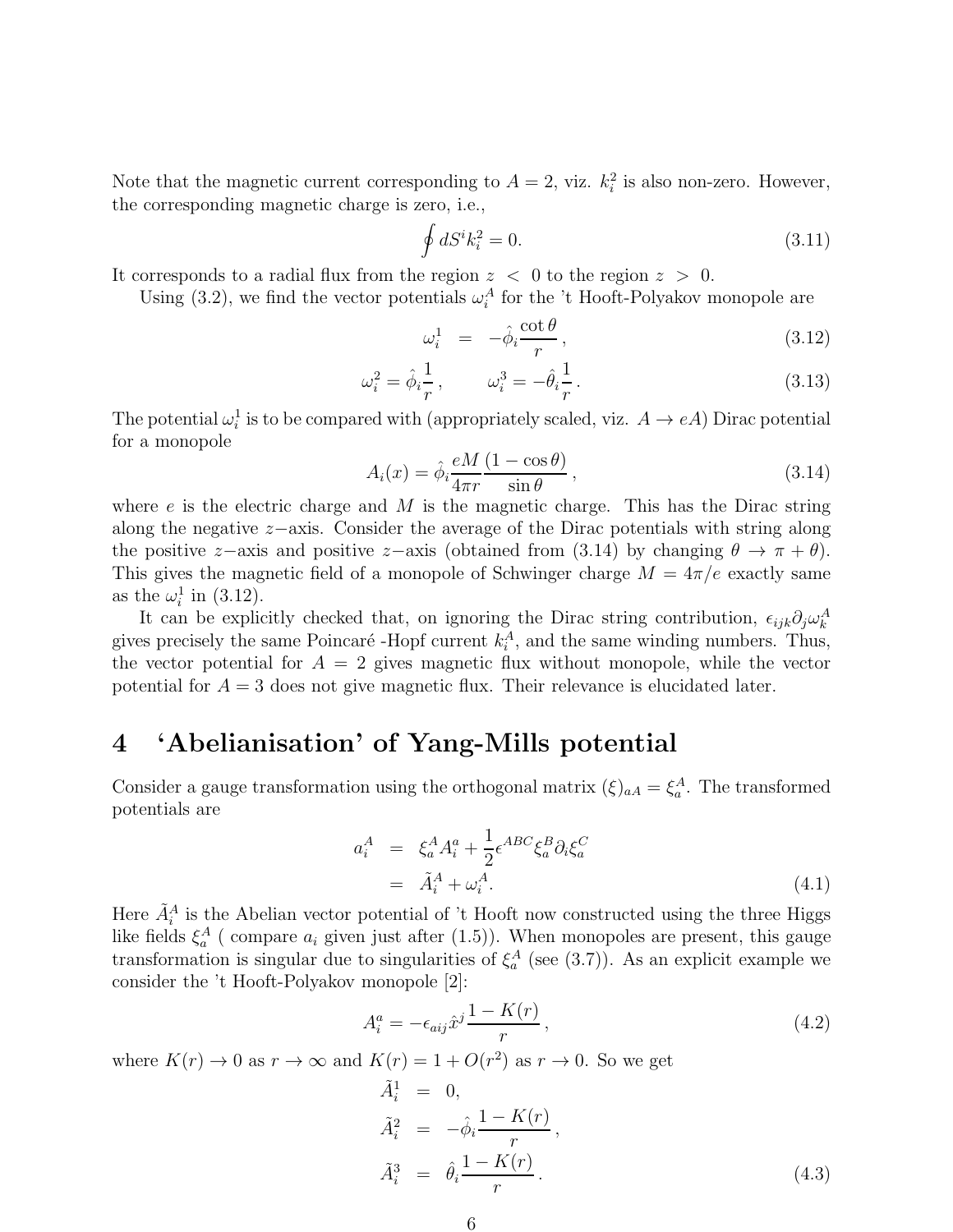Making use of  $(3.12)$  and  $(3.13)$ , we then obtain

$$
a_i^1 = -\hat{\phi}_i \frac{\cot \theta}{r},
$$
  
\n
$$
a_i^2 = \hat{\phi}_i \frac{K(r)}{r},
$$
  
\n
$$
a_i^3 = -\hat{\theta}_i \frac{K(r)}{r}.
$$
\n(4.4)

For  $A = 1$  we recover the Dirac potential of a point monopole  $(a_i^2 \text{ and } a_i^3 \text{ vanish asymptoti-1})$ cally) while the orthogonal transformation provided by  $\xi_a^A$  rotates  $\hat{x}^a$  into 1–direction. This is similar to the singular gauge transformation rotating the Higgs field  $\phi^a$  to the 3-direction in Ref. [5]. However, we obtained this transformation using only the gauge potential.

The relevance of  $a_i^2$  and  $a_i^3$  is the following. In an Abelian theory, the energy of the Dirac monopole would diverge due to the singularity of  $a_i^1$  at the origin. Now however  $a_i^2$ and  $a_i^3$  also diverge in a specific way to ensure that the nonlinear terms  $\epsilon_{ijk}a_j^2a_k^3$  in  $B_i^1$  cancel the singular contribution of  $a_i^1$ .

The three new potentials  $a_i^A$ , when regarded as three Abelian vector potentials, carry all the information of the non-Abelian topology. For  $A = 1$  we have a Dirac monopole charge, while the  $A = 2, 3$  cases have none.

Note that  $a_i^A = \xi_a^A (A_i^a - \tilde{\omega}_i^a)$  where  $\tilde{\omega}_i^a = \frac{1}{2}$  $\frac{1}{2} \epsilon_{abc} \xi_b^B \partial_i \xi_c^B$ . Both  $A_a^i$  and  $\tilde{\omega}_i^a$  transform inhomogeneously as gauge potentials under local gauge transformation. Therefore  $A_i^a - \tilde{\omega}_i^a$ transforms homogeneously as a triplet, and its scalar product with  $\xi_a^A$  is invariant. Thus  $a_i^A$  are gauge invariant under the non-Abelian gauge transformation acting on the subscript  $a$  in  $(4.1)$ . The superscript A provides gauge invariant directions as obtained from the eigenfunctions of  $S_{ij}$ . Instead of the non-Abelian Wilson loop Tr  $\mathcal{P} \exp(i \oint dx^i A_i)$ , we can consider three Abelian Wilson loops

$$
W^{A}[C] = \exp(i\oint_{C} dx^{i} a_{i}^{A}).
$$
\n(4.5)

These are gauge invariant (under the non-Abelian gauge transformation) and carry all topological information about the non-Abelian gauge fields.

# 5 Conclusion

In this letter, we have shown that the non-Abelian  $(SO(3))$  gauge field configurations can be completely characterised by certain gauge invariant vector fields. The singularities of these vector fields describe the topological aspects of the gauge field configurations. Our procedure provides an Abelianisation of the non-Abelian gauge theory in two ways:

- 1. The topological (or monopole) charge is characterised by the curl of an Abelian vector potential.
- 2. The non-Abelian gauge field is transformed to three 'gauge invariant' vector potentials and they capture the topological aspects when treated as Abelian vector potentials.